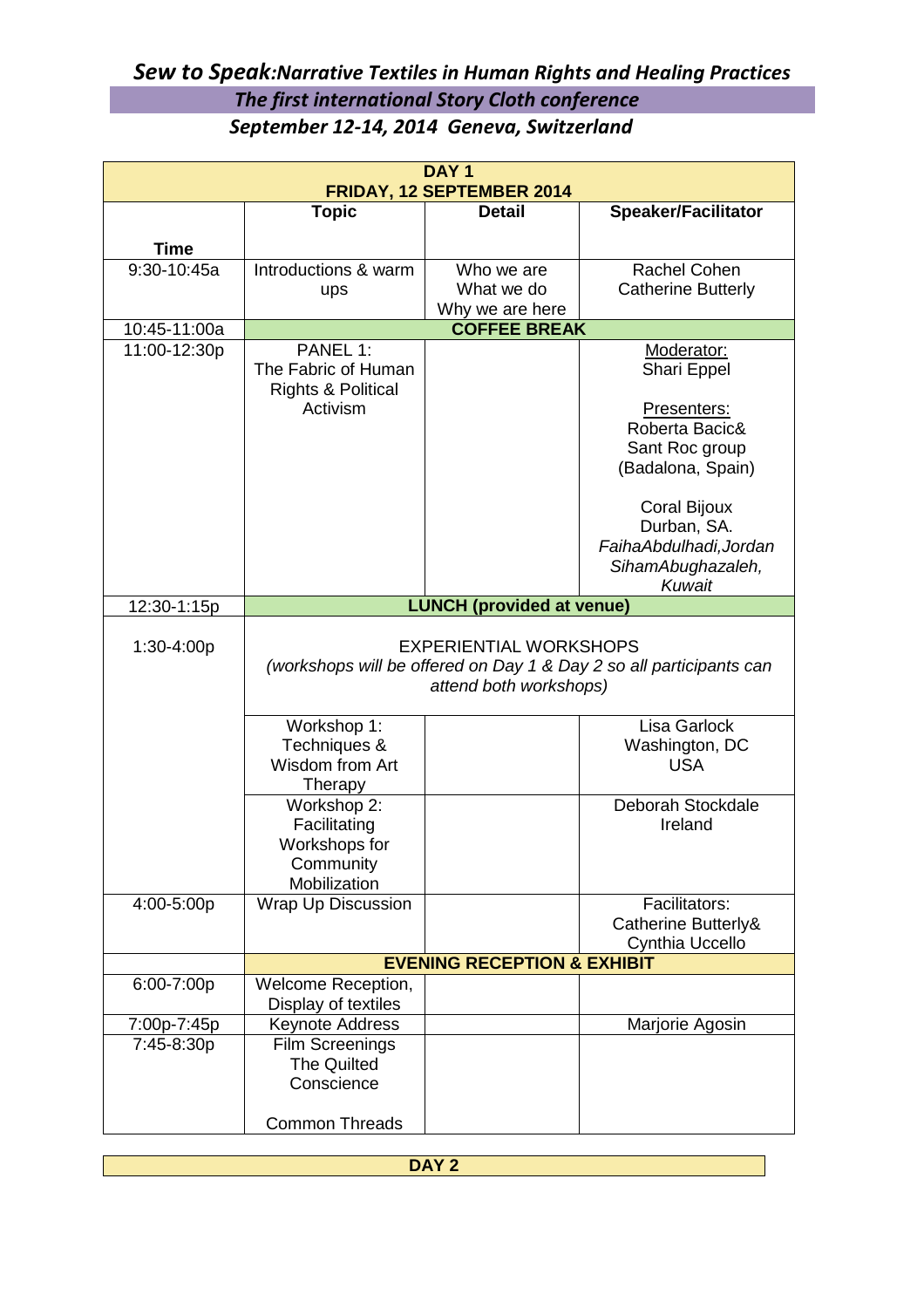| <b>SATURDAY, 13 SEPTEMBER 2014</b> |                                                                 |                                  |                            |  |  |
|------------------------------------|-----------------------------------------------------------------|----------------------------------|----------------------------|--|--|
| <b>Time</b>                        | <b>Topic</b>                                                    | <b>Detail</b>                    | <b>Speaker/Facilitator</b> |  |  |
| $9:00 - 10:30a$                    | PANEL 2:                                                        |                                  | Moderator:                 |  |  |
|                                    | The Fabric of Healing                                           |                                  | Lisa Garlock               |  |  |
|                                    |                                                                 |                                  | Presenters:                |  |  |
|                                    |                                                                 |                                  | Group leaders from         |  |  |
|                                    |                                                                 |                                  | Ecuador, Nepal,            |  |  |
|                                    |                                                                 |                                  | Toronto                    |  |  |
| 10:30-10:45a                       |                                                                 | <b>COFFEE BREAK</b>              |                            |  |  |
| 10:45-12:30p                       | <b>Artist Presentation</b>                                      |                                  | <b>Aurora Ortiz</b>        |  |  |
|                                    | (including                                                      |                                  | Chile                      |  |  |
|                                    | documentary film)                                               |                                  |                            |  |  |
| 12:30-1:30p                        |                                                                 | <b>LUNCH (provided at venue)</b> |                            |  |  |
| 1:30-4:00P                         |                                                                 |                                  |                            |  |  |
|                                    | <b>EXPERIENTIAL WORKSHOPS</b>                                   |                                  |                            |  |  |
|                                    | (workshops will be offered on Day 1 & Day 2 so all participants |                                  |                            |  |  |
|                                    | can attend both workshops)                                      |                                  |                            |  |  |
|                                    |                                                                 |                                  |                            |  |  |
|                                    | Workshop 1:                                                     |                                  | Lisa Garlock               |  |  |
|                                    | Techniques &                                                    |                                  | Washington, DC             |  |  |
|                                    | Wisdom from Art                                                 |                                  | <b>USA</b>                 |  |  |
|                                    | Therapy                                                         |                                  |                            |  |  |
|                                    | Workshop 2:                                                     |                                  | Deborah Stockdale          |  |  |
|                                    | Facilitating                                                    |                                  | Ireland                    |  |  |
|                                    | Workshops for                                                   |                                  |                            |  |  |
|                                    | Community                                                       |                                  |                            |  |  |
|                                    | Mobilization                                                    |                                  |                            |  |  |
| 4:00-5:00p                         | Wrap Up Discussion                                              |                                  | Facilitators:              |  |  |
|                                    |                                                                 |                                  | Catherine Butterly&        |  |  |
|                                    |                                                                 |                                  | Catalina Waldarsky         |  |  |
|                                    |                                                                 |                                  |                            |  |  |
| 7:30p                              | <b>DINNER AT RACHEL'S HOUSE</b>                                 |                                  |                            |  |  |
|                                    |                                                                 |                                  |                            |  |  |